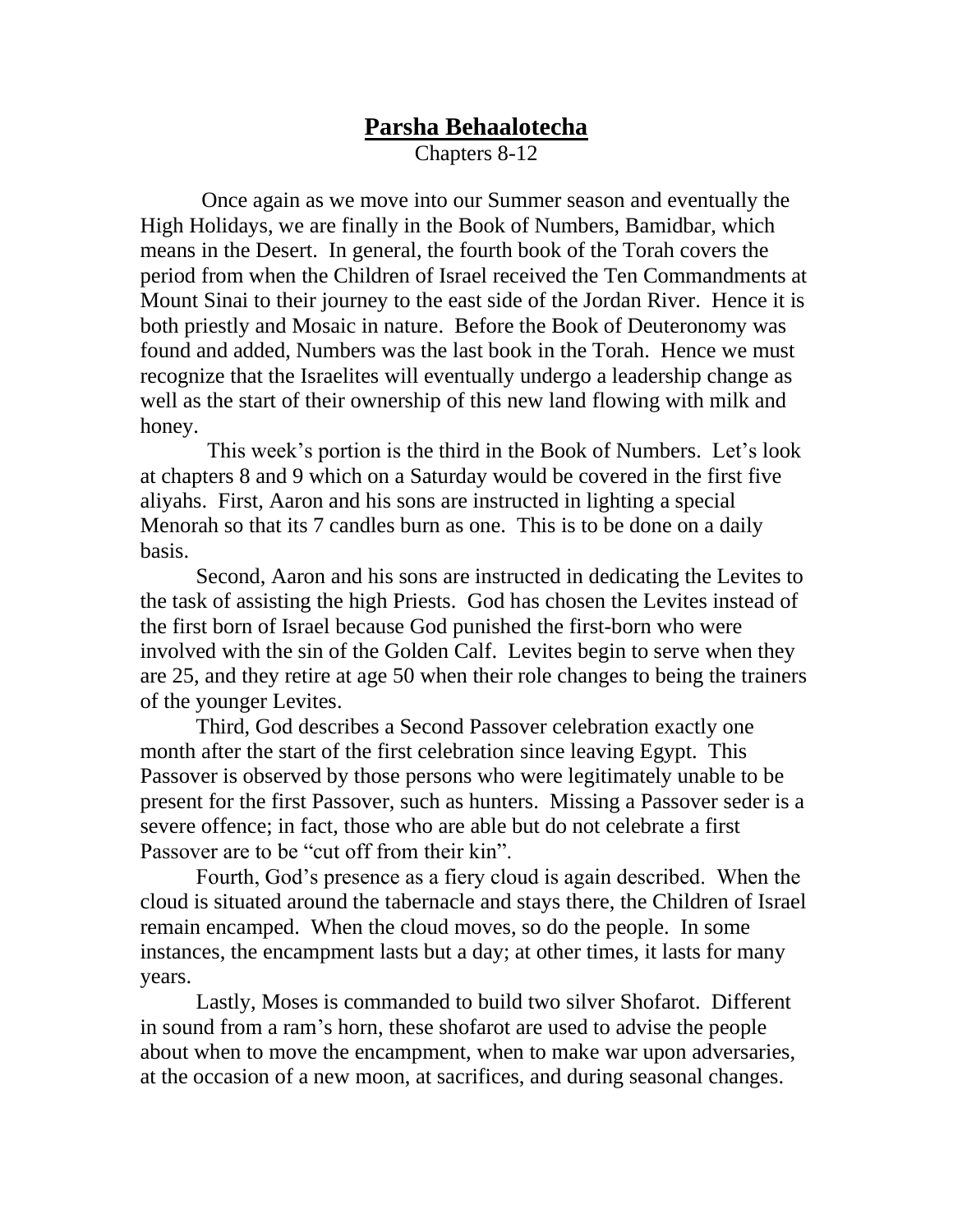The second half of the parsha, chapters 10-12 and found in aliyahs 6 and 7, describes three significant events in the journey from Sinai to Moab. The journey begins from the wilderness of Paran as the cloud over the tabernacle begins to move. Moses asks Jethro, his father-in-law, to be his guide through wilderness. Jethro was from Midian, which bordered on the Sinai, and therefore was well suited to the task. Then the parsha describes 3 uprisings against Moses and God.

First, some of the Israelies began to murmur. God responded with either fire or a lightning strike, killed those who were murmuring. The number killed is unknown. The exact reason for the murmuring is unknown. The episode lasts for only three verses.

Immediately after, some other Israelites begin to complain that all they have to eat is manna – no fish, no fruit and no vegetables. They want to eat flesh. Apparently, this complaining greatly upsets Moses, and he tells God he can't lead the people anymore. So God has him choose 70 elders from the entire camp. While not getting special assignments, these elders do get to sit at the tabernacle while God's spirit is in their presence in the cloud. This additional emotional support appears to be satisfactory for Moses.

Shortly thereafter, God generates a powerful wind that drives thousands of quail towards the people. The birds were an easy catch, and those thirsting for flesh are allowed their fill for 30 days. However, God then kills all the flesh eaters with a swift plague because they lusted after / crave meat. Obviously God is not pleased with anyone who succumbs to such a lusting. Manna should be sufficient.

And lastly we have the story of Aaron and Miriam who criticized Moses for marrying a non-Jew, possibly Zipporah the Midianite (and the daughter of Jethro) or perhaps an Ethiopian or someone from Southern Egypt. God is very upset by their comments because he admires Moses. God envelopes Miriam in the cloud, and after the cloud leaves, Miriam is leperous – white as snow. Aaron pleads with Moses to save her and he apologizes for what he has done. Moses pleads with God for Miriam's return to health. God responds by sending Miriam out of the camp for 7 days, and she returns completely cured. In some circles, leprosy was regarded as the punishment for slander. Recall that back in April our parsha was about this very subject, and we noted that "lashon harah", evil words, spreading rumors, is considered a very bad sin.

While Miriam may be a famous woman in the Bible, the fact that Aaron was not punished is in keeping with the male-dominance of the scriptures.